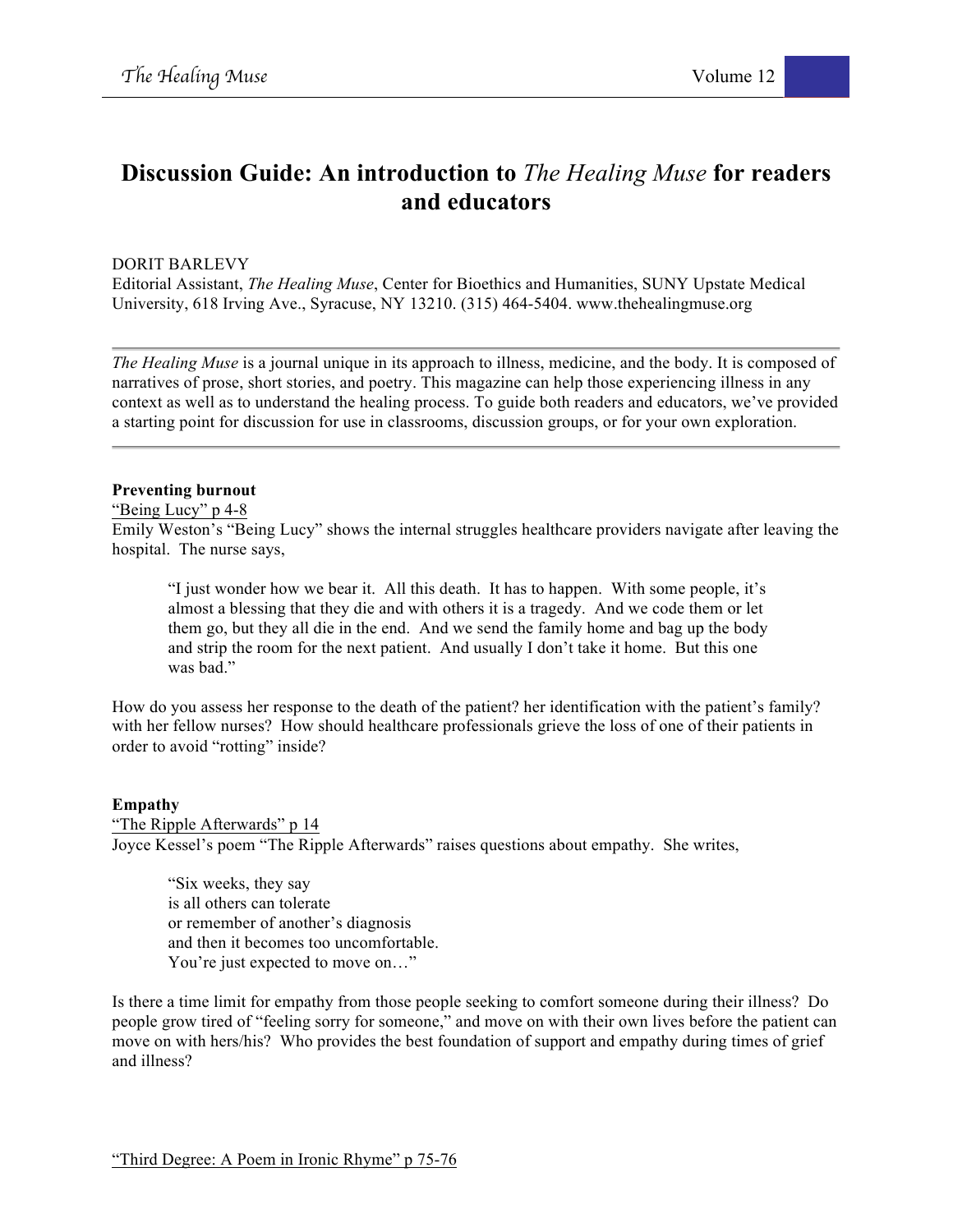In this poem, the speaker mourns the murder of his co-worker and questions the so-called empathy he receives from others. Do you think it's possible to empathize with someone if you have not been in the same position? Is all mourning/loss experienced the same? When do our words of condolence seem trite and without meaning?

# "Boxes Shaped Like Hearts" p 108-111

Despite her own experiences of dealing with her mother's manic episodes, Kathleen McClung confesses her immediate agitation with the man yelling at the supermarket parking lot. Upon reflection, she admits that depending on her own fears, her "capacity for empathy for strangers shrivels." Is empathy usually dependent on our immediate sense of well-being? Is there a limit on our ability to empathize? Like McClung, have you ever re-assessed a situation that you've been in and wished you could have been more empathetic? What is the purpose of empathy? Despite her personal experience with mental disability, why does McClung recoil from the man, while her husband, who deals with mental disability everyday in his profession, reach out to help him?

# "Getting Wisdom" p 114-116

In this essay, Timothy Vo asks himself tough questions as a student currently in medical school. Vo compares the experience of reading his peer's blog about being a patient with cancer with that of conducting his first complete unsupervised neurological exam on an unknown patient. In what ways does he connect these experiences? In what ways are they different? Vo asks himself, "What kind of doctor do you want to be?" He says that "Some would say there's no right answer, but I think there is, in a way." Do you agree with him? What do you think about the professor's musings on cancer patients losing their hair due to chemotherapy versus what the lecturing attending once said about male doctors and mammograms?

## **Physician as patient**

## "Prime of Life Redefined" p 30-32

In her essay, Susan Huang's experience as a patient changes her perspective on life. How does Huang define "the prime of her life" at the beginning of the essay and at its conclusion? What does Huang find different between a physician's perspective and a patient's? Why are these perspectives so different? As a physician, what has Huang gained by having been a patient herself?

## "We Stand as Trees" p 48-49

To whom does the "We" in the title of Kaveri Patel's piece refer? What does Patel learn from her experience of being sick? What are the "roots [that] are planted in silence—"? Do you think the metaphor Patel uses is ant?

Compare and contrast Patel's experience of being a patient to Susan Huang's in her essay "Prime of Life Redefined."

## **Epiphany/change of perspective**

# "The Pier" p 38-42

In Edie Cottrell's short story, Carl inadvertently finds out about his best friend's medical condition. When Carl meets Lou for lunch a week later, and Lou does not bring up the subject of his medical status, Carl finds himself feeling furious. Why? His perspective changes, when he finds himself on the pier. Why? If you inadvertently found out personal medical information about someone close to you, how would you handle it? What mechanisms are in place, or do you think should be in place, to maintain patient confidentiality?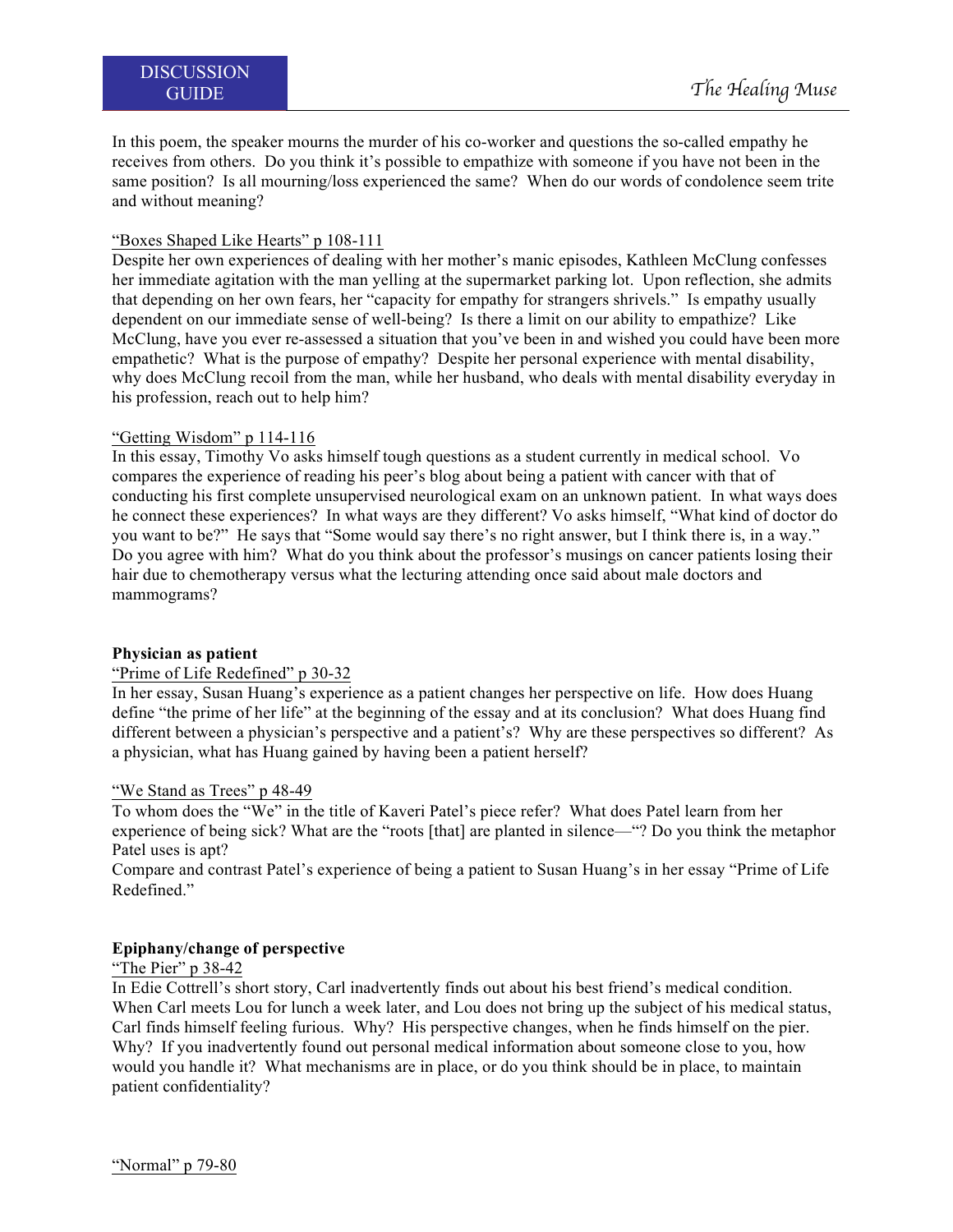This piece by Monica Nawrocki eloquently relates the reflections and feelings of the partner of a transplant patient while asking us to consider our use of the word "normal." At what point does Nawrocki's categorization of "normal" change? Is Nawrocki's normalizing just a matter of desensitization, a coping mechanism, both, or something else? How does illness impact our definition of normal? Does medicine also change our notion of normal?

# **Identity**

## "74-12036" p 52

Lindsay Obermeyer divides her identity into two components of body and self by writing, "I put the body back into the cloth and the self into the chart." Why are these two distinct? Do you agree with Obermeyer that viewing "the body as container is limiting"? Are one's fluids an extension of the Self, regardless of whether they reside in or outside of a body? What about organs or tissue? Gametes? In holding such a view, what are the implications for medical research or donation? Who owns one's biological material?

# "Visiting Alzheimer's" p 72-74

In the first scenario that Donna L. Emerson describes, she wonders whether someday she will be "showing some social worker I never met, who I once was. Who I still am." This implies that our individual identities both change and remain the same. What do you think changes and what remains the same? Is this solely the case for those with Alzheimer's or is this more a function of aging?

## "Who Are You?" p 91-95

In Carole Glasser Langille's fictitious story, Mr. Mercier tells his granddaughter "Your mommy is not herself. But she will be." To what extent does acquiring a disability alter one's identity? Does it depend on the type of disability? With rehabilitation can someone reacquire his/her "previous identity?" What role does a loving caregiver play in one's ability to reclaim identity?

## **Family perspective**

## "The Good News" p 81-82

The speaker expresses her frustrations with the care her family member received from nurses and physicians. She takes solace in the fact that all those who failed the patient will also die. Is she right to feel such anger? Should healthcare professionals anticipate such a reaction? Does the poem imply that the nurses and physicians failed to provide compassionate care?

## **Hope**

## "Just OK" p 83

In her poem "Just OK," the speaker seems to instill in herself a false sense of hope when she writes, "I wanted to believe, even when I knew it wasn't true.

Especially then because at least it gave us something."

What does possessing a sense of hope do for patients and their loved ones? Is harboring a false sense of hope always detrimental? Do physicians and nurses need to remember that hope is often a vital part of care?